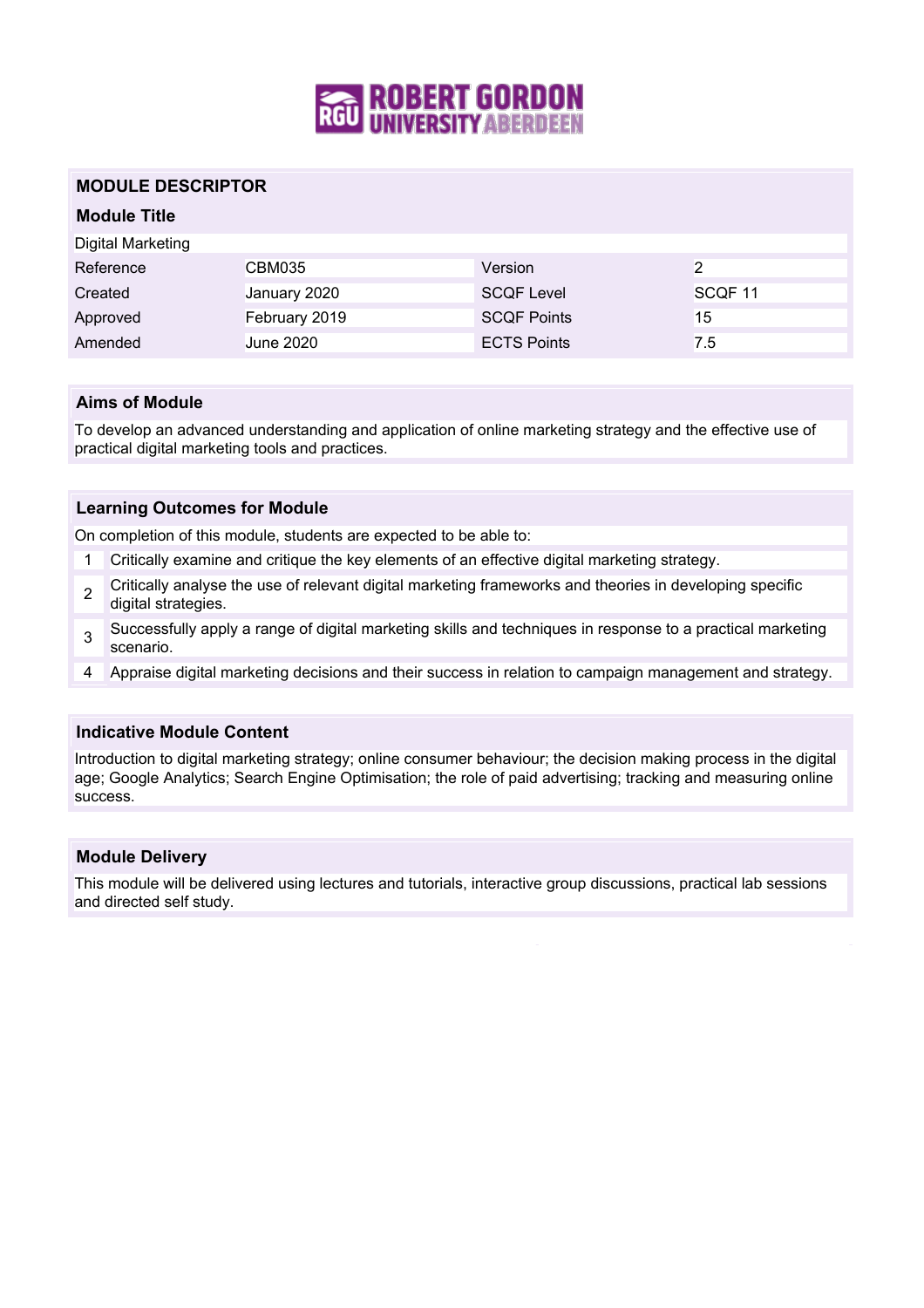|                                                                       | Module Ref: | CBM035 v2 |           |
|-----------------------------------------------------------------------|-------------|-----------|-----------|
|                                                                       |             |           |           |
| Indicative Student Workload                                           |             | Full Time | Part Time |
| <b>Contact Hours</b>                                                  |             | 33        | N/A       |
| Non-Contact Hours                                                     |             | 117       | 150       |
| Placement/Work-Based Learning Experience [Notional] Hours             |             | N/A       | N/A       |
| <b>TOTAL</b>                                                          |             | 150       | 150       |
| Actual Placement hours for professional, statutory or regulatory body |             |           |           |

# **ASSESSMENT PLAN**

*If a major/minor model is used and box is ticked, % weightings below are indicative only.*

## **Component 1**

| Type:        | <b>Coursework</b>                | Weighting: | 100% | Outcomes Assessed: | 1, 2, 3, 4 |
|--------------|----------------------------------|------------|------|--------------------|------------|
| Description: | Individual Practical Assessment. |            |      |                    |            |

# **MODULE PERFORMANCE DESCRIPTOR**

# **Explanatory Text**

The calculation of the overall grade for this module is based on 100% weighting of C1. An overall minimum grade D is required to pass the module.

| Module Grade | Minimum Requirements to achieve Module Grade:                                  |
|--------------|--------------------------------------------------------------------------------|
| A            | The student needs to achieve an A in C1.                                       |
| B            | The student needs to achieve a B in C1.                                        |
| C            | The student needs to achieve a C in C1.                                        |
| D            | The student needs to achieve a D in C1.                                        |
| E.           | The student needs to achieve an E in C1.                                       |
| F            | The student needs to achieve an F in C1.                                       |
| <b>NS</b>    | Non-submission of work by published deadline or non-attendance for examination |

| <b>Module Requirements</b> |       |
|----------------------------|-------|
| Prerequisites for Module   | None. |
| Corequisites for module    | None. |
| <b>Precluded Modules</b>   | None. |